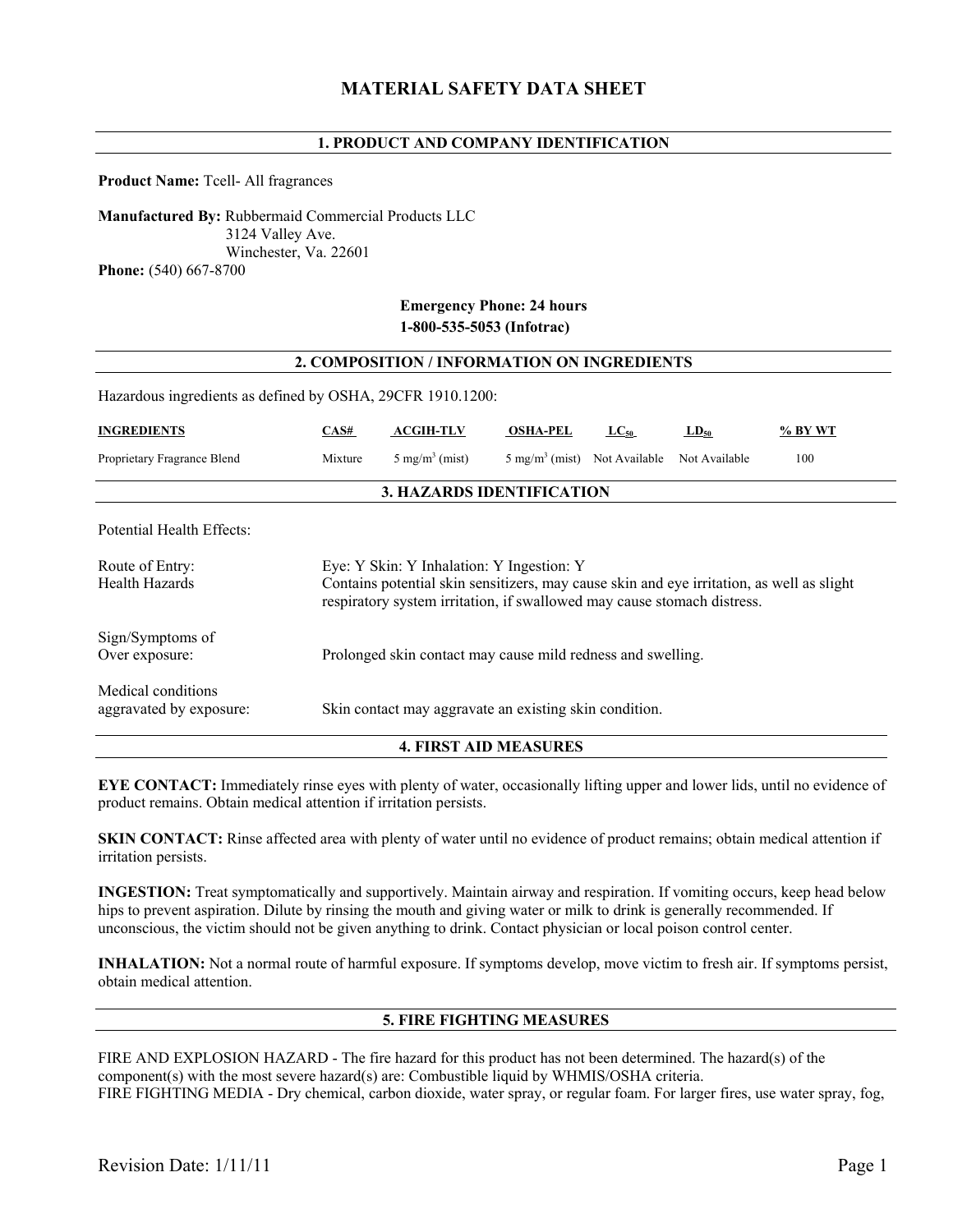# **MATERIAL SAFETY DATA SHEET**

or regular foam.

FIRE FIGHTING - Move container from fire area if you can do it without risk. Apply cooling water to sides of containers that are exposed to flames until well after fire is out. Extinguish only if flow can be stopped; use flooding amounts of water as a fog, solid streams may be ineffective. Avoid breathing vapors, keep upwind.

### **6. ACCIDENTAL RELEASE MEASURES**

Before attempting clean up, refer to hazard data given above. Remove sources of ignition. Although chance of a significant spill or leak is unlikely in aerosol containers, in the event of such an occurrence, absorb spilled material with non-flammable absorbent such as sand or vermiculite.

### **7. HANDLING AND STORAGE**

Keep out of reach of children. Store in a closed container away from incompatible materials. Ke ep away from heat, open flames or other sources of ignition.

### **8. EXPOSURE CONTROLS/PERSONAL PROTECTION**

**Skin:** Prolonged or repeated exposure can cause drying... **Irritancy:** Hazardous by WHMIS/OSHA criteria. **Carcinogenicity:** Non-hazardous by WHMIS/OSHA criteria. **Reproductive Effects:** Hazardous by WHMIS/OSHA criteria (contains materials which may cause reproductive effects). **Gloves**: Not normally required. **Eye protection**: Not normally required. **Respiratory Tract**: Not normally required. **Ventilation**: Local: Not required. **Other protective equipment**: None required. **Protective Work/Hygiene Practices**: Follow labeling instructions.

### **9. PHYSICAL AND CHEMICAL PROPERTIES**

Specific Gravity @25ºC:0.832 -0.954 Appearance: Clear thin liquid.

### **10. STABILITY AND REACTIVITY**

Stability: Stable

Incompatible materials: Oxidizing agents, caustics, and acids. Hazardous Decomposition By-Products: May include and are not limited to oxides of carbon when heated to decomposition. Hazardous Polymerization Conditions: None Known.

### **11. TOXICOLOGY INFORMATION**

Currently there is no data available for this product.

### **12. ECOLOGICAL INFORMATION**

This material is unlikely to accumulate in the environment and environmental problems under normal use conditions are unexpected.

### **13. DISPOSAL CONSIDERATIONS**

Disposal Methods: Dispose if according to federal, state, and/or local requirements. Contaminated product, soil, water, container residues and spill cleanup materials may be hazardous wastes.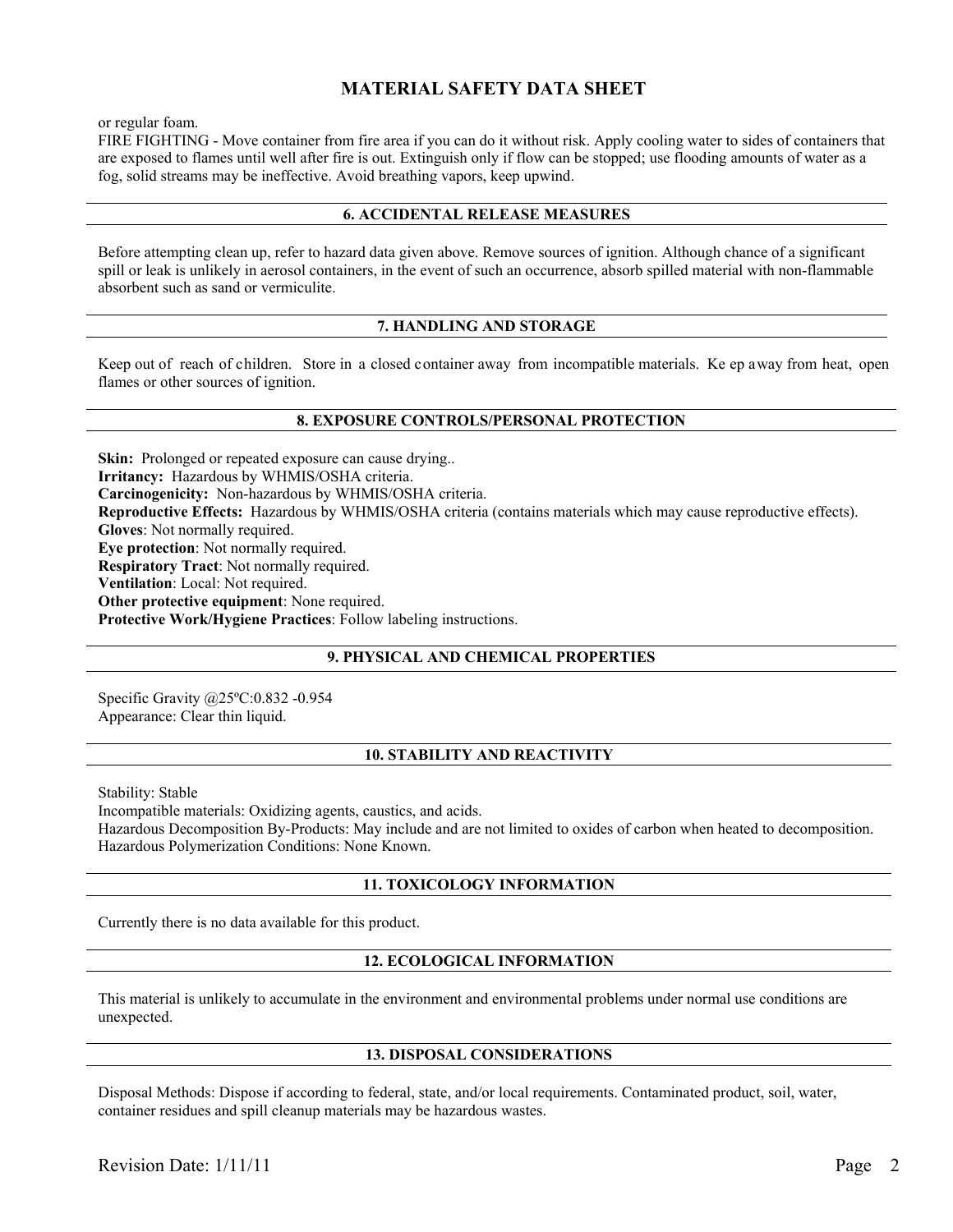# **MATERIAL SAFETY DATA SHEET**

## **14. TRANSPORTATION INFORMATION**

TDG/DOT Classification: Not required for containers less than 450L

### **15. REGULATORY INFORMATION**

NFPA RATINGS (Scale 0-4, where 4=high degree of hazard): HEALTH=1 FLAMMABILITY= 2 REACTIVITY=0<br>HMIS RATINGS (Scale 0-4, where 4=severe hazard): HEALTH=1 FLAMMABILITY= 2 REACTIVITY=0 HEALTH=1 FLAMMABILITY=2 REACTIVITY=0

**SARA - Section 313 (Toxic Chemical Release Reporting) 40 CFR 372** – No ingredients require reporting. **Toxic Substances Control Act (TSCA)** - All the ingredients are listed on the Chemical Substance Inventory or exempt. **Domestic Substances List (DSL)** - All the ingredients are listed on the DSL or exempt. **California Proposition 65 –** No ingredients listed

**WHMIS CLASS:** Class D – Divisions 2A & 2B Class B - Division 3: Combustible Liquid

### **16. OTHER INFORMATION**

 $N/A$  = Not Applicable  $N.E.$  = Not Established MSDS Prepared by Regulatory Affairs

Disclaimer:

The information on the MSDS was obtained from sources that we believe are reliable. However, the information is provided without any warranty, expressed or implied, regarding its correctness. Some information presented and conclusion drawn herein is from sources other than direct test data on the substance itself. For this and other reasons, we do not assume responsibility and expressly disclaim liability for loss, damage or expense arising out of any way connected with handling, storage, use or disposal of this product. If this product is used as a component in another product, this MSDS information is not applicable.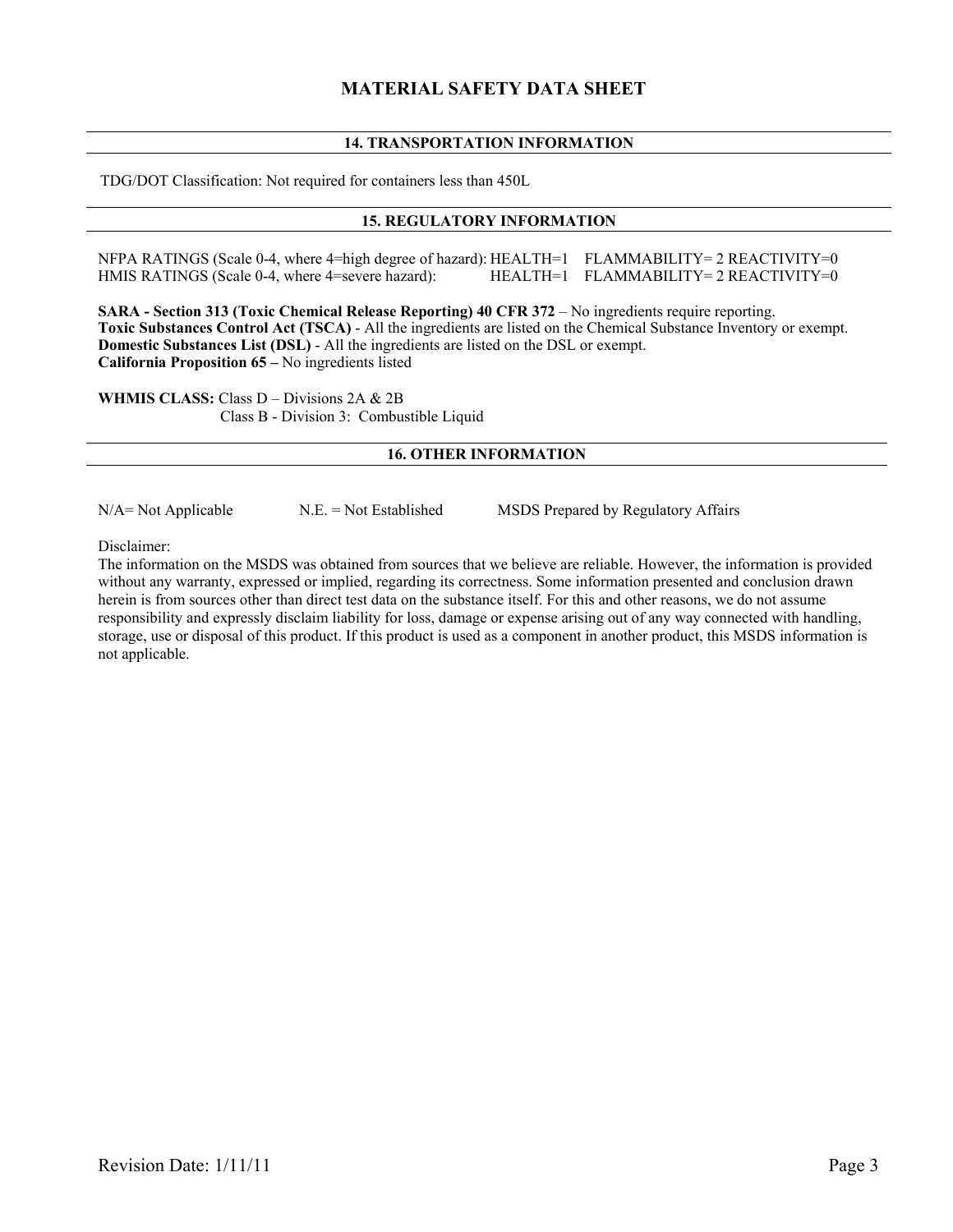# **HOJA DE DATOS DE SEGURIDAD DE MATERIALES**

## **1. IDENTIFICACIÓN DEL PRODUCTO Y DE LA COMPAÑÍA**

**Nombre del Producto:** Tcell- All fragrances (Tcell- Todas las fragancias)

**Fabricado por:** Rubbermaid Commercial Products LLC 3124 Valley Ave. Winchester, Va. 22601

**Teléfono:** (540) 667-8700

# **Teléfono de emergencia: 24 horas 1-800-535-5053 (Infotrac)**

#### **2. COMPOSICIÓN / INFORMACIÓN SOBRE LOS INGREDIENTES**

Ingredientes peligrosos tal como se define en OSHA, 29 CFR 1910.1200:

| <b>INGREDIENTES</b>                                | CAS#   | <b>ACGIH-TLV</b>                                                                                                                                                                                     | <b>OSHA-PEL</b>             | $\text{LC}_{50}$ | $LD_{50}$     | % POR PESO                                                                           |
|----------------------------------------------------|--------|------------------------------------------------------------------------------------------------------------------------------------------------------------------------------------------------------|-----------------------------|------------------|---------------|--------------------------------------------------------------------------------------|
| Mezcla de fragancias patentada                     | Mezcla | $5 \text{ mg/m}$ $3 \text{ (niebla)}$                                                                                                                                                                | $5 \text{ mg/m}^3$ (niebla) | No disponible    | No disponible | 100                                                                                  |
| 3. IDENTIFICACIÓN DE PELIGROS                      |        |                                                                                                                                                                                                      |                             |                  |               |                                                                                      |
| Efectos potenciales para la salud:                 |        |                                                                                                                                                                                                      |                             |                  |               |                                                                                      |
| Vía de ingreso:                                    |        | Ojos: Sí Piel: Sí Inhalación: Sí Ingestión: Sí                                                                                                                                                       |                             |                  |               |                                                                                      |
| Peligros para la salud:                            |        | Contiene sensibilizadores potenciales de la piel, puede causar irritación en la piel y los<br>ojos, así como también irritación respiratoria leve; si se ingiere puede causar malestar<br>estomacal. |                             |                  |               |                                                                                      |
| Signos/Síntomas de                                 |        |                                                                                                                                                                                                      |                             |                  |               |                                                                                      |
| Sobre exposición:                                  |        |                                                                                                                                                                                                      |                             |                  |               | El contacto prolongado con la piel puede ocasionar enrojecimiento e hinchazón leves. |
| Afecciones médicas<br>agravadas con la exposición: |        | El contacto con la piel puede agravar una afección cutánea existente.                                                                                                                                |                             |                  |               |                                                                                      |

#### **4. MEDIDAS DE PRIMEROS AUXILIOS**

**CONTACTO CON LOS OJOS:** Enjuague inmediatamente los ojos con abundante agua, levantando ocasionalmente los párpados superiores e inferiores, hasta que no quede rastro del producto. Consiga atención médica si persiste la irritación.

**CONTACTO CON LA PIEL:** Enjuague la zona afectada con abundante agua hasta que no quede rastro del producto; obtenga atención médica si persiste la irritación.

**INGESTIÓN:** El tratamiento debe ser de acuerdo a los síntomas y con apoyo. Mantenga las vías respiratorias y la respiración. Si hay vómitos, mantenga la cabeza más abajo de las caderas para evitar la aspiración. Se recomienda por lo general diluir mediante enjuague bucal y dando de beber agua o leche. En caso de estar inconsciente, no se le debe dar nada de tomar a la persona afectada. Comuníquese con el médico o centro local de control de envenenamiento.

**INHALACIÓN:** No es una vía normal de exposición peligrosa. Si aparecen síntomas, traslade a la víctima al aire fresco. Si persisten las molestias, consiga atención médica.

### **5. MEDIDAS CONTRA INCENDIOS**

PELIGRO DE INCENDIO Y EXPLOSIÓN – No se ha determinado el peligro de incendio para este producto. El peligro(s) del componente(s) con el peligro(s) más grave es: Líquido combustible de acuerdo al criterio WHMIS/OSHA. MEDIOS CONTRA INCENDIOS – Producto químico seco, dióxido de carbono, agua pulverizada o espuma regular. Para incendios más importantes use agua pulverizada, agua en forma de niebla o espuma regular.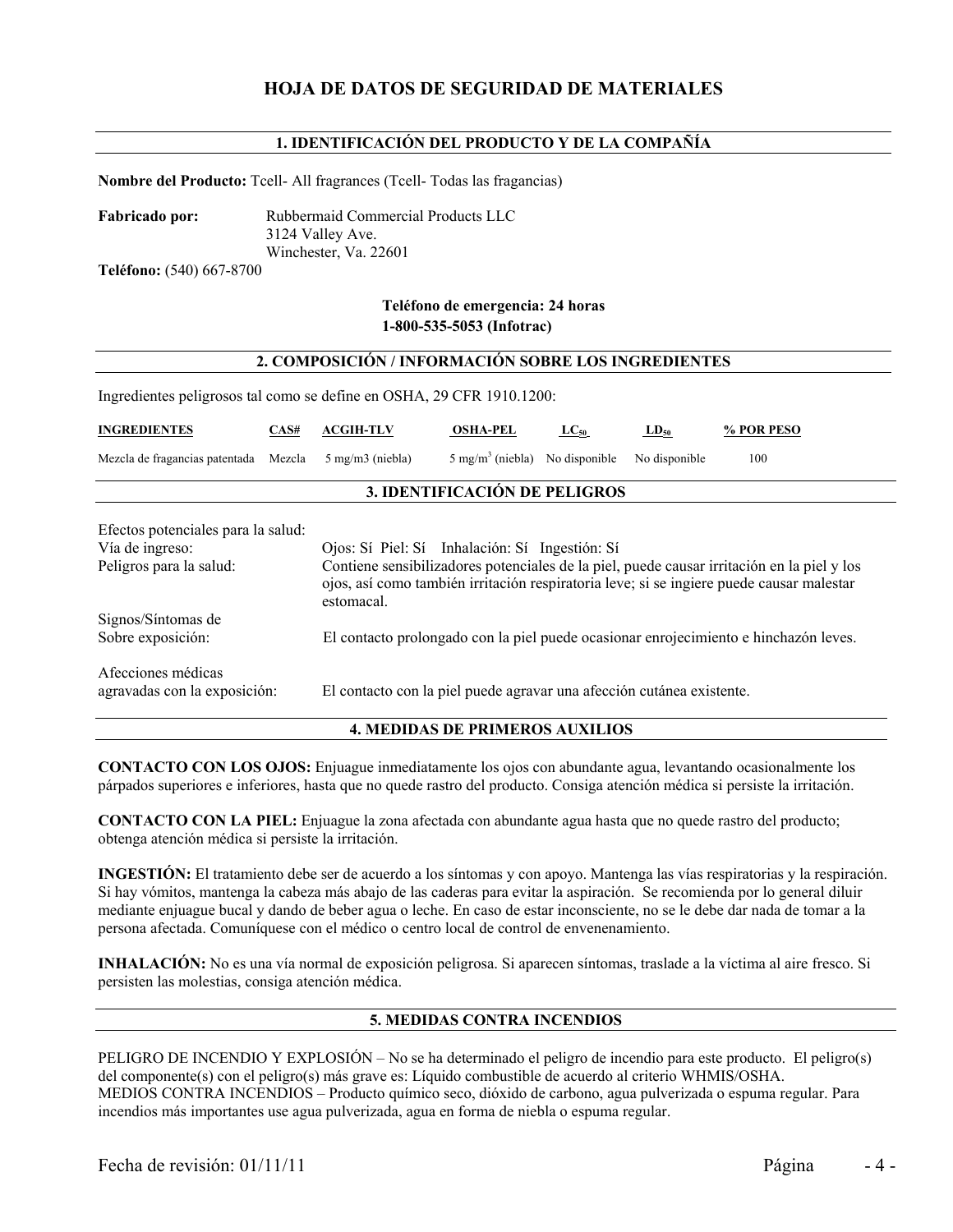# **HOJA DE DATOS DE SEGURIDAD DE MATERIALES**

LUCHA CONTRA INCENDIOS – Traslade el envase fuera del área de incendio si puede hacerlo sin peligro. Aplique agua fría a los lados de los envases que están expuestos a las llamas hasta bastante después que el fuego se haya extinguido. Extinga solo si puede detenerse el flujo; use cantidades considerables de agua en forma de niebla, los chorros sólidos pueden no ser efectivos. Evite respirar los vapores, manténgase en dirección opuesta al viento.

### **6. TRATAMIENTO DE FUGAS ACCIDENTALES**

Antes de intentar la limpieza refiérase a la información sobre peligros proporcionada anteriormente. Retire las fuentes de ignición. A pesar de que es poco probable que ocurran filtraciones o derrames en los envases en aerosol, si ocurriera, absorba el material derramado con un material absorbente no inflamable como arena o vermiculita.

# **7. MANIPULACIÓN Y ALMACENAMIENTO**

Mantenga fuera del alcance de los niños. Almacene en un e nvase cerrado alejado de materiales no com patibles. Mantenga lejos del calor, llama abierta u otras fuentes de ignición.

## **8. CONTROLES DE EXPOSICIÓN / PROTECCIÓN PERSONAL**

**Piel:** La exposición prolongada o repetida puede causar sequedad de la piel.

**Irritabilidad:** Peligroso de acuerdo al criterio WHMIS/OSHA.

**Carcinogenicidad:** No es peligroso de acuerdo al criterio de WHMIS/ OSHA

**Efectos en la reproducción:** Peligroso de acuer do al cri terio de WHMIS/OSHA (c ontiene m ateriales que pueden causa r efectos en la fecundación).

**Guantes**: Generalmente no se requiere.

**Protección ocular**: Generalmente no se requiere.

**Tracto respiratorio**: Generalmente no se requiere.

**Ventilación**: Local: No se requiere.

**Otro equipo de protección**: No se requiere.

**Prácticas de protección en el trabajo /higiene**: Siga las instrucciones que aparecen en la etiqueta.

# **9. CARACTERÍSTICAS FÍSICAS Y QUÍMICAS**

Gravedad específica@25ºC: 0.832 -0.954 Paciencia: Líquido claro fluido.

### **10. ESTABILIDAD Y REACTIVIDAD**

Estabilidad: Estable

Materiales incompatibles: Agentes de oxidación, productos cáusticos y ácidos. Descomposición peligrosa causada por productos secundarios: Puede incluir y no se limita a los óxidos de carbón cuando se calienta hasta la descomposición.

Condiciones de polimerización peligrosas: Ninguna conocida

### **11. INFORMACIÓN TOXICOLÓGICA**

En la actualidad no se cuenta con datos disponibles para este producto.

# **12. INFORMACIÓN ECOLÓGICA**

Es poco probable que este material se acumule en el ambiente y los problemas bajo condiciones normales de uso son inesperados.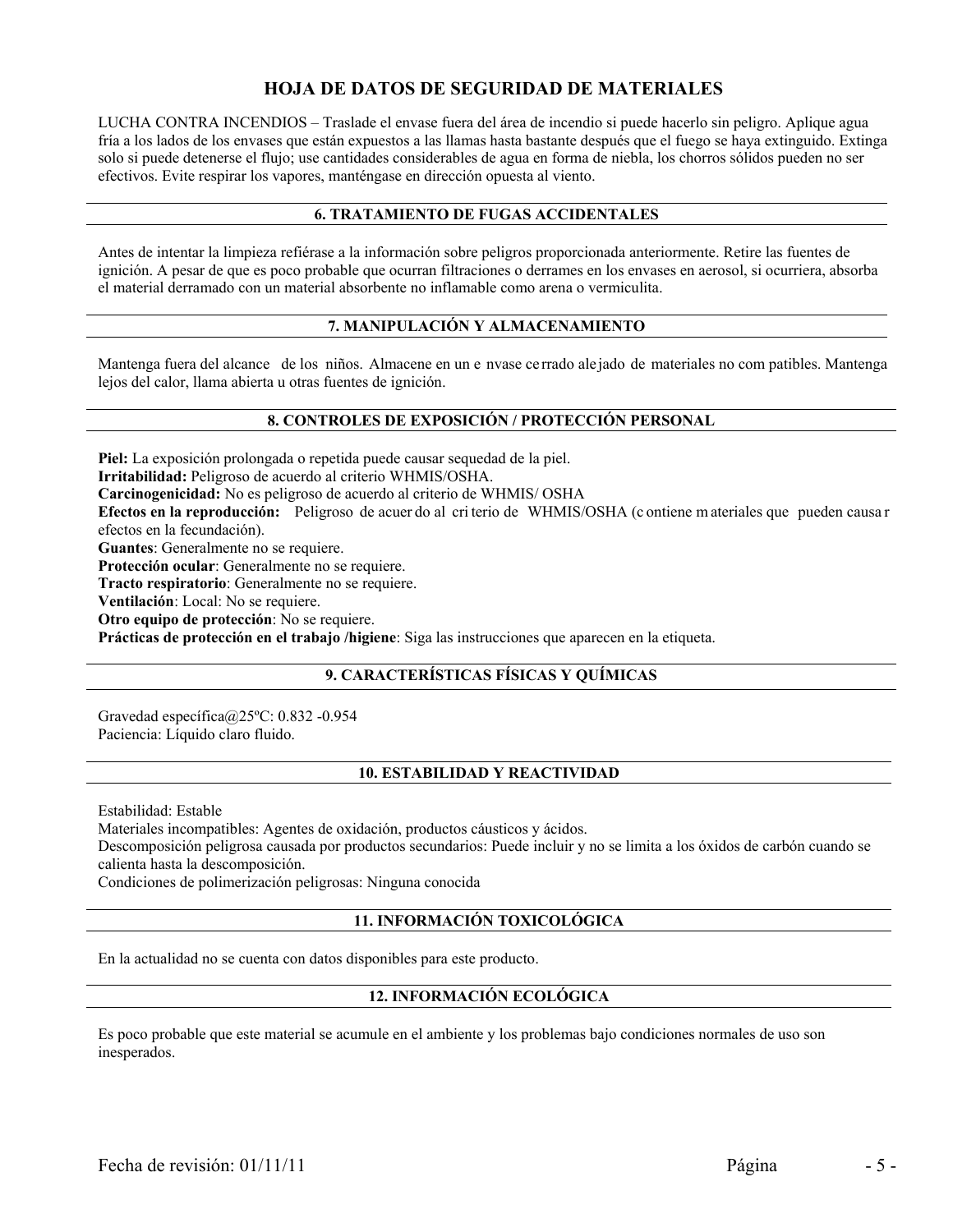# **HOJA DE DATOS DE SEGURIDAD DE MATERIALES**

## **13. CONSIDERACIONES PARA LA ELIMINACIÓN**

Métodos de eliminación: Elimine de acuerdo a requerimientos federales, estatales y/o locales. El producto contaminado, tierra, agua, residuos en el contenedor y materiales de limpieza de derrames pueden ser desperdicios peligrosos.

### **14. INFORMACIÓN SOBRE EL TRANSPORTE**

Clasificación TDG/DOT: No se requiere para envases de menos de 450L.

### **15. INFORMACIÓN REGLAMENTARIA**

ÍNDICES NFPA (Escala 0 a 4, donde 4=alto grado de peligro): SALUD=1 INFLAMABILIDAD= 2 REACTIVIDAD=0 ÍNDICES HMIS (Escala 0 a 4, donde 4=peligro grave): SALUD=1 INFLAMABILIDAD= 2 REACTIVIDAD=0

**SARA – Sección 313 (I nformes sobre liberación de sustancias químicas tóxicas) 40 CF R 372** – No se requiere informar sobre ningún ingrediente.

**Ley de Con trol de Sus tancias Tóxic as (TSCA)** - Todo s lo s ing redientes están inclu idos en el inve ntario de sustancias químicas o están exentos.

**Lista Doméstica de Sustancias (DSL)** – Todos los ingredientes están incluidos en la DSL o están exentos. **Proposición 65 de California –** Ningún ingrediente está incluido.

**CLASE WHMIS:** Clase D- División 2A y 2B Clase B - División 3: Líquido combustible

### **16. INFORMACIÓN ADICIONAL**

N/A= No aplicable N.E.= No establecido MSDS Preparado por Departamento de Asuntos Reglamentarios

Cláusula de exoneración de responsabilidad:

La información contenida en la MSDS se obtuvo de fuentes que consideramos fidedignas. Sin embargo, la información se proporciona sin garantía alguna, expresa o implícita, en cuanto a la corrección de su contenido. Parte de la información presentada y las conclusiones del presente documento provienen de fuentes que no constituyen datos directos de pruebas sobre la sustancia en sí misma. Por esta y por otras razones, no asumimos responsabilidad alguna y nos liberamos expresamente de la responsabilidad por pérdida, daño o gasto que se origine en alguna actividad conectada con el manipuleo, almacenamiento, uso o eliminación del producto. Si el producto se utiliza como un componente en otro producto, la información contenida en esta MSDS no es aplicable.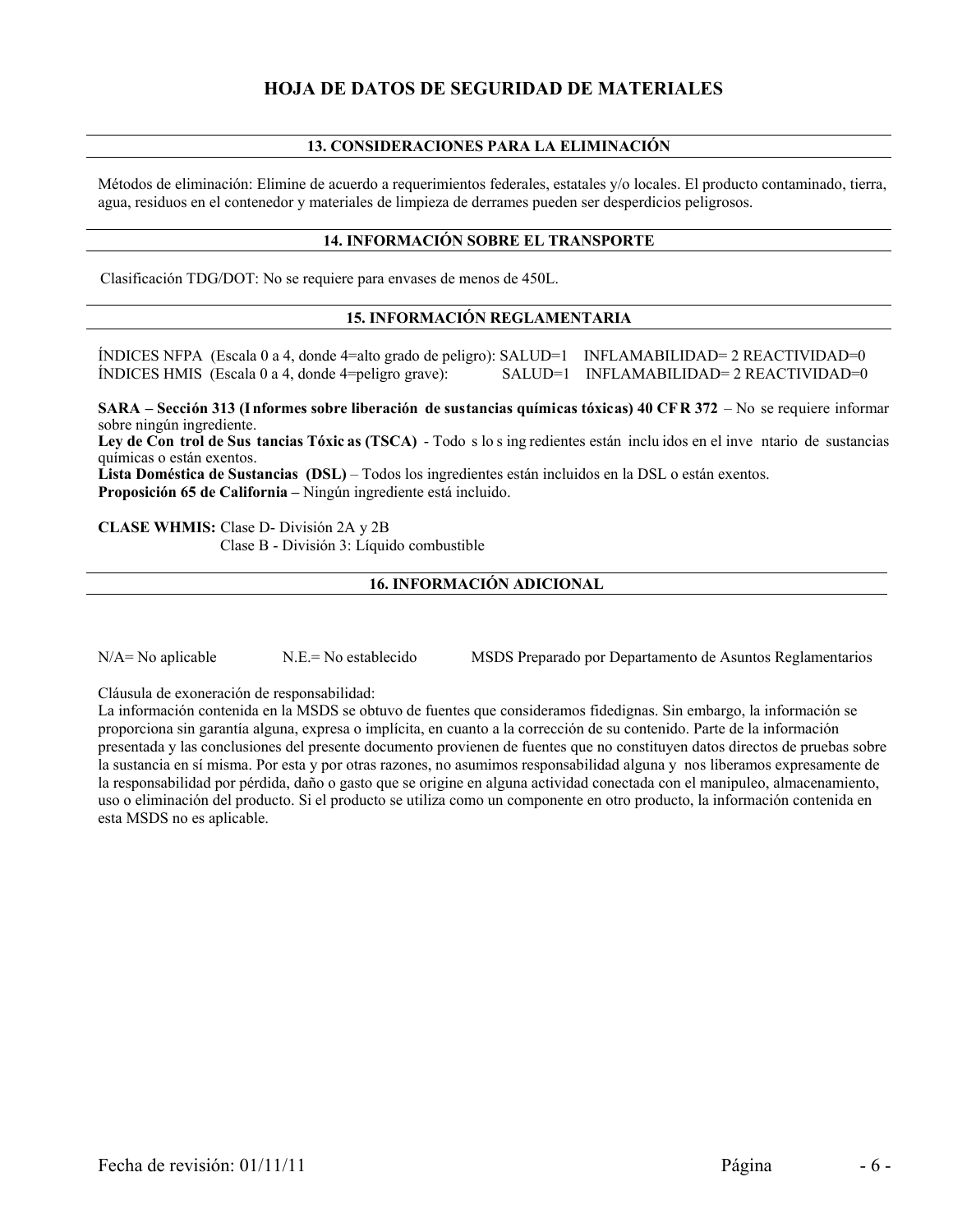# **1. IDENTIFICATION DU PRODUIT ET DU FABRICANT**

### **Nom du produit** : Tcell- Toutes fragrances

**Fabricant :** Rubbermaid Commercial Products LLC 3124 Valley Ave. Winchester, Va. 22601 **Téléphone :** (540) 667-8700

#### **Ligne d'urgence 24 heures 1-800-535-5053 (Infotrac)**

### **2. COMPOSITION / RENSEIGNEMENTS SUR LES INGRÉDIENTS**

Ingrédients dangereux selon OSHA, 29 CFR 1910.1200 :

| <b>INGRÉDIENTS</b>                     | $N^{\circ}$ CAS | <b>ACGIH-TLV</b>                                                               | <b>OSHA-PEL</b> | $LC_{50}$ | $LD_{50}$      | % AU POIDS |
|----------------------------------------|-----------------|--------------------------------------------------------------------------------|-----------------|-----------|----------------|------------|
| Mélange exclusif de fragrances Mélange |                 | $5 \text{ mg/m}^3$ (brouillard) $5 \text{ mg/m}^3$ (brouillard) Non disponible |                 |           | Non disponible | 100        |

### **3. IDENTIFICATION DES DANGERS**

#### **Risques pour la santé :**

| Voie de pénétration :<br>Dangers pour la santé : | Inhalation : O Peau : O Yeux : O Ingestion : O<br>Contient des sensibilisatrices potentielles pour la peau, peut causer l'irritation de la peau et des yeux, ainsi<br>que des voies respiratoires. Si ingéré, peut causer des maux d'estomac. |
|--------------------------------------------------|-----------------------------------------------------------------------------------------------------------------------------------------------------------------------------------------------------------------------------------------------|
| Signes/symptômes<br>desurexposition :            | Le contact prolongé avec la peau peut causer de petites rougeurs et des enflures.                                                                                                                                                             |

Conditions médicales

aggravées par l'exposition: Le contact avec la peau peut aggraver un problème de peau existant.

### **4. PREMIERS SOINS**

**CONTACT AVEC LES YEUX :** Rincer immédiatement à grande eau en soulevant occasionnellement les paupières supérieures et inférieures, jusqu'à ce qu'il ne reste aucune trace de produit. Appeler un médecin si l'irritation persiste.

**CONTACT AVEC LA PEAU :** Rincer la zone affectée à grande eau jusqu'à ce qu'il ne reste aucune trace de produit. Appeler un médecin si l'irritation persiste.

**INGESTION :** Traiter les symptômes et assurer le soutien de la victime. Maintenir les voies respiratoires ouvertes. Si la personne vomit, garder sa tête sous les hanches afin d'empêcher l'aspiration. Diluer en rinçant la bouche et en faisant boire de l'eau ou du lait. Si la personne est inconsciente, ne rien lui donner à boire. Appeler un médecin ou un centre anti-poison.

**INHALATION :** Ce n'est pas une voie d'exposition nocive habituelle. Si les symptômes se développent, déplacez la victime à l'air frais. Si les symptômes persistent, appeler un médecin.

# **5. MESURES DE LUTTE CONTRE L'INCENDIE**

**RISQUE D'INCENDIE ET D'EXPLOSION** – Le risque d'incendie causé par ce produit n'a pas été déterminé. Le risque posé par les composants les plus dangereuses est :

Liquide combustible selon les critères SIMDUT/OSHA.

**MÉTHODE D'EXTINCTION** – Produits chimiques secs, bioxyde de carbone, eau vaporisée, ou mousse ordinaire. Si l'incendie est plus grave, vaporiser de l'eau, du brouillard ou de la mousse ordinaire.

**PROCÉDURES DE LUTTE CONTRE L'INCENDIE** – Si cela est sécuritaire, déplacer le conteneur loin du foyer d'incendie. Verser de l'eau sur les parois du conteneur qui sont exposées aux flammes jusqu'à ce que le feu ait été éteint. Utiliser l'extincteur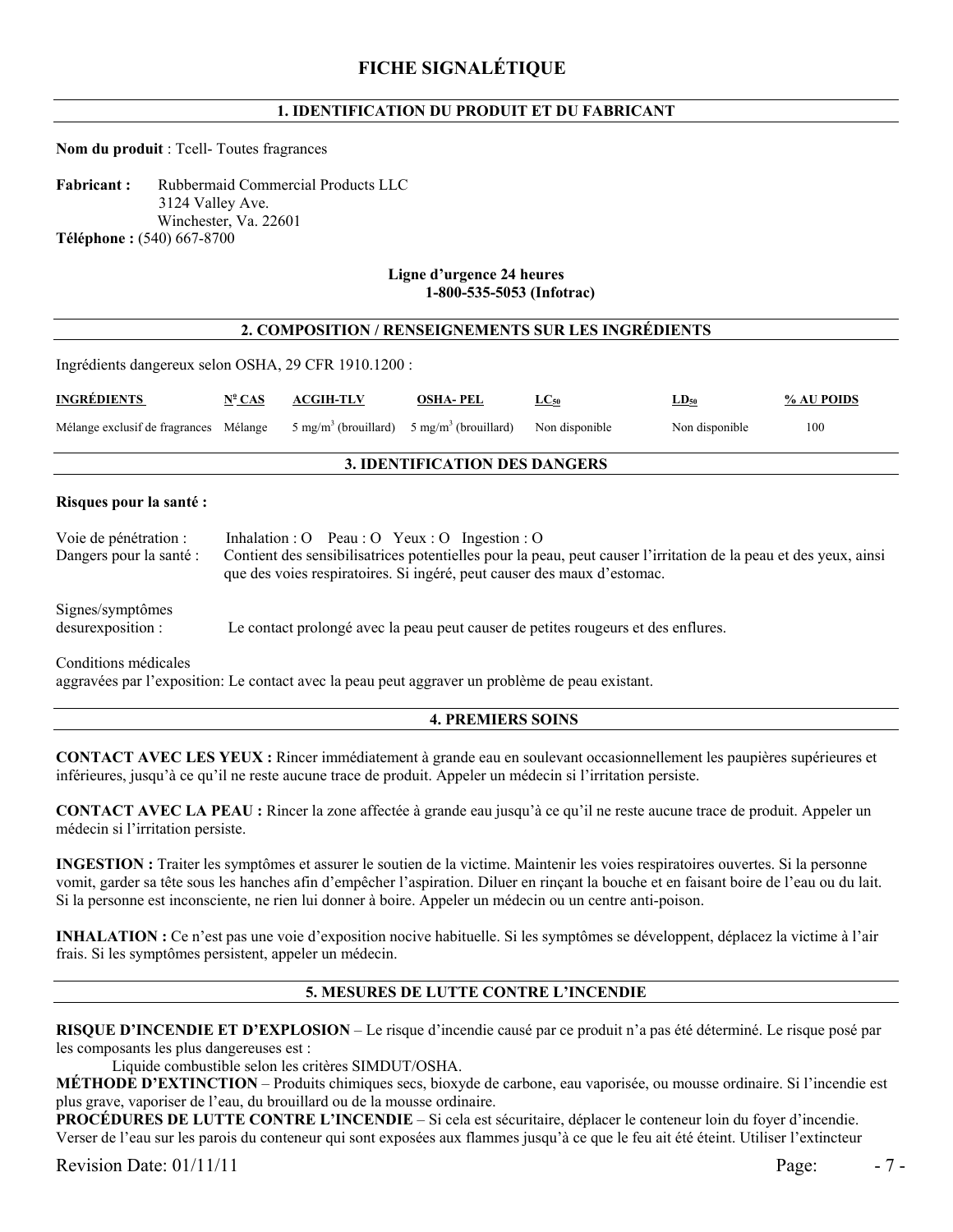# **FICHE SIGNALÉTIQUE**

uniquement si le débit peut être arrêté ; verser de grandes quantités d'eau, car le brouillard et les produits solides peuvent s'avérer inefficaces. Éviter de respirer les vapeurs, et demeurer contre le vent.

### **6. MESURES EN CAS DE DÉVERSEMENT ACCIDENTEL**

Avant de commencer le nettoyage, consulter les données sur les risques énoncées ci-dessus. Retirer toutes sources d'allumage. Bien que le risque d'un déversement ou d'une fuite grave soit peu probable avec les aérosols, absorber le produit avec un absorbant ininflammable tel que le sable ou la vermiculite si cela survient.

### **7. MANUTENTION ET ENTREPOSAGE**

**CONDITIONS DE MANUTENTION ET D'ENTREPOSAGE :** garder hors de portée des enfants. Entreposer le conteneur loin des matières incompatibles. Garder loin de la chaleur, des flammes nues, et de toutes autres sources d'allumage.

### **8. CONTRÔLE D'EXPOSITION / PROTECTION PERSONNELLE**

**Peau :** l'exposition prolongée ou répétée peut causer la sécheresse. **Irritation :** dangereux selon les critères SIMDUT/OSHA. **Cancérogénicité :** non-dangereux selon les critères SIMDUT/OSHA. **Effets sur la reproduction :** dangereux selon les critères SIMDUT/OSHA (contient des matières susceptibles d'avoir des effets sur la reproduction). **Gants** : généralement non requis. **Protection des yeux** : généralement non requise. **Protection respiratoire** : généralement non requise. **Ventilation** : locale : non requise. **Autre équipement de protection** : non requis. **Mesures de précaution / d'hygiène** : suivre les consignes sur l'étiquette. 

# **9. PROPRIÉTÉS PHYSIQUES ET CHIMIQUES**

Gravité spécifique : @25ºC : 0,832-0,954 Apparence : liquide mince transparent

## **10. STABILITÉ ET RÉACTIVITÉ**

Stabilité : stable

Matières incompatibles : agents oxydants, agents corrosifs et acides.

Décomposition dangereuse de sous-produits : peuvent inclure et ne se limitent pas aux oxydes de carbone lorsqu'ils sont chauffés à des fins de décomposition.

Conditions dangereuses de polymérisation : aucune connue.

#### **11. RENSEIGNEMENTS SUR LA TOXICOLOGIE**

Il n'y a actuellement aucune donnée disponible pour ce produit.

#### **12. RENSEIGNEMENTS ÉCOLOGIQUES**

Il est peu probable que cette matière s'accumule dans l'environnement, que son usage normal cause des problèmes environnementaux.

#### **13. MISE AUX REBUTS**

Méthodes de rejet : mettre aux rebuts conformément aux lois locales, provinciales et/ou fédérales. Les produits, le sol, l'eau, les résidus de conteneur contaminés, ainsi que les matières utilisées lors du nettoyage des déversements peuvent constituer des déchets dangereux.